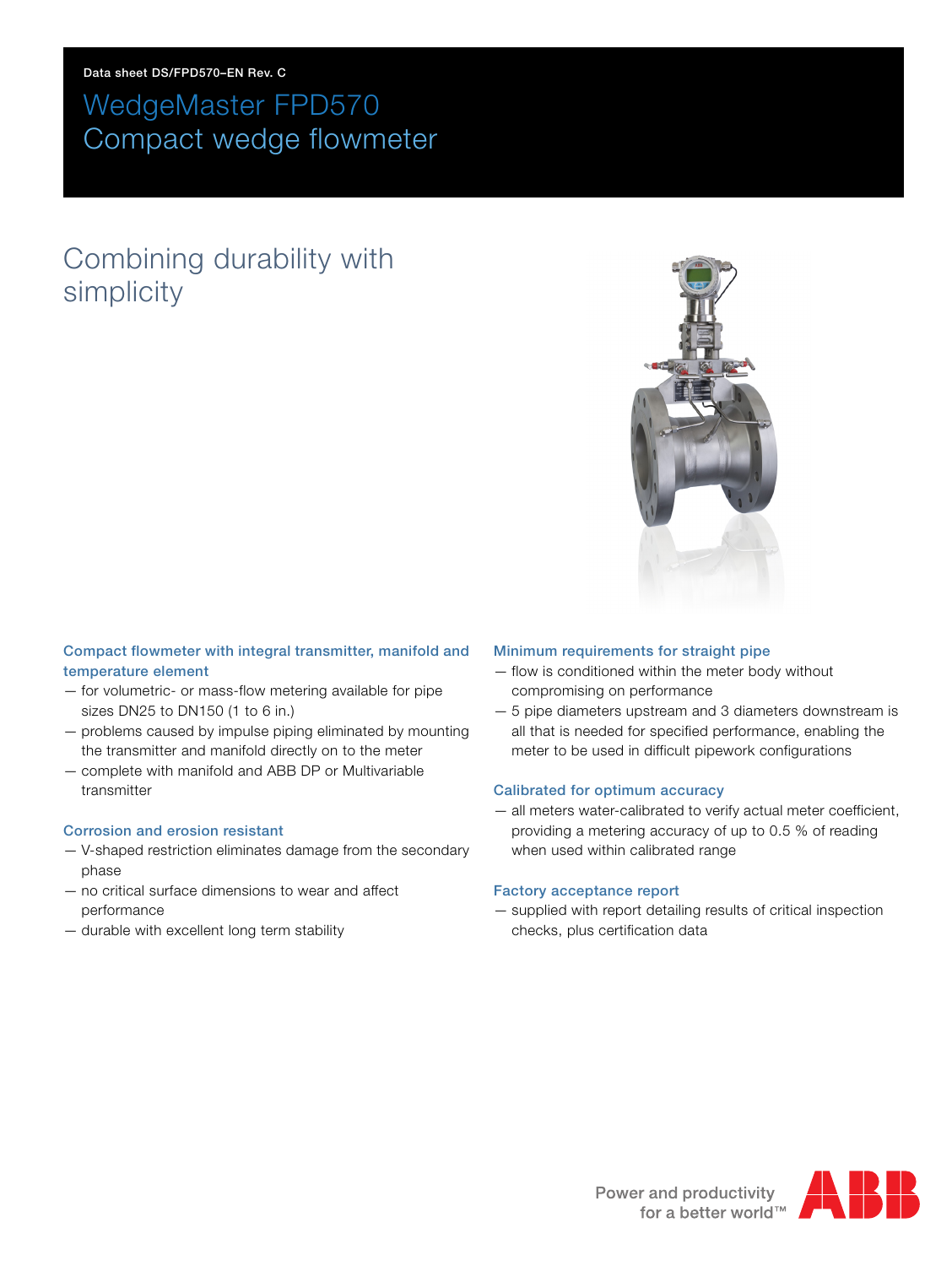### WedgeMaster – compact wedge flowmeter

WedgeMaster is a wedge-based flowmeter designed to greatly simplify specification, installation and commissioning.

Its one-piece flowmeter assembly features the following:

- Wedgemeter element with a choice of pipe sizes from DN25 to DN150 (1 to 6 in.)
- Integral 3-valve instrument manifold (optional 5-valve manifold available)
- Optional integral temperature element for corrected volume / mass calculations
- Integral DP or multivariable transmitter, factory-fitted to the manifold
- Fully leak tested

#### **Benefits**

WedgeMaster avoids many of the difficulties involved in the sizing, selection, procurement, installation and commissioning of conventional DP flowmeter installations.

- With all the major components in one assembly, WedgeMaster eliminates the problems of sourcing multiple components. It provides large savings in cost and time due to the simplicity of purchasing, design and installation.
- Integral transmitter and manifold with compact tapping connections eliminates the need to run and connect impulse piping and offers:
	- —reduced possibility of impulse line blockage —reduced number of potential leakage points
- The assembly is pressure-tested in the factory, ensuring that the connections between the tapping points and the transmitter are completely free of leaks.
- Every flowmeter is flow calibrated, ensuring the performance of the complete flowmeter, not just the flow element.
- The 'Plugged Impulse Line Detection' (PILD) feature generates a warning via HART communication if either or both of the impulse lines become fully or partially obstructed (for example, by foreign material or ice). The meter can also be configured to drive the analog output signal to the 'Alarm current'.



- New 'through-the-glass' (TTG) keypad technology enables configuration without the need to remove the transmitter covers, even in hazardous areas.
- Factory configuration saves the user time during commissioning and ensures that the flowmeter output span truly matches that of the application flowrate.

WedgeMaster utilizes a V-shaped restriction to produce a differential pressure that has a square root relationship to volumetric flow.



WedgeMaster is available with 4 standard wedge ratios to cover a wide range of application flow rates. The wedge ratio is defined as H/D where H is the wedge opening height and D is the nominal pipe diameter. The restriction is V-shaped at an optimum angle to give the best possible characteristics when measuring viscous fluids. The element is suitable for applications where the pipe Reynolds number is as low as 500 (well into the laminar flow zone) and as high as several million.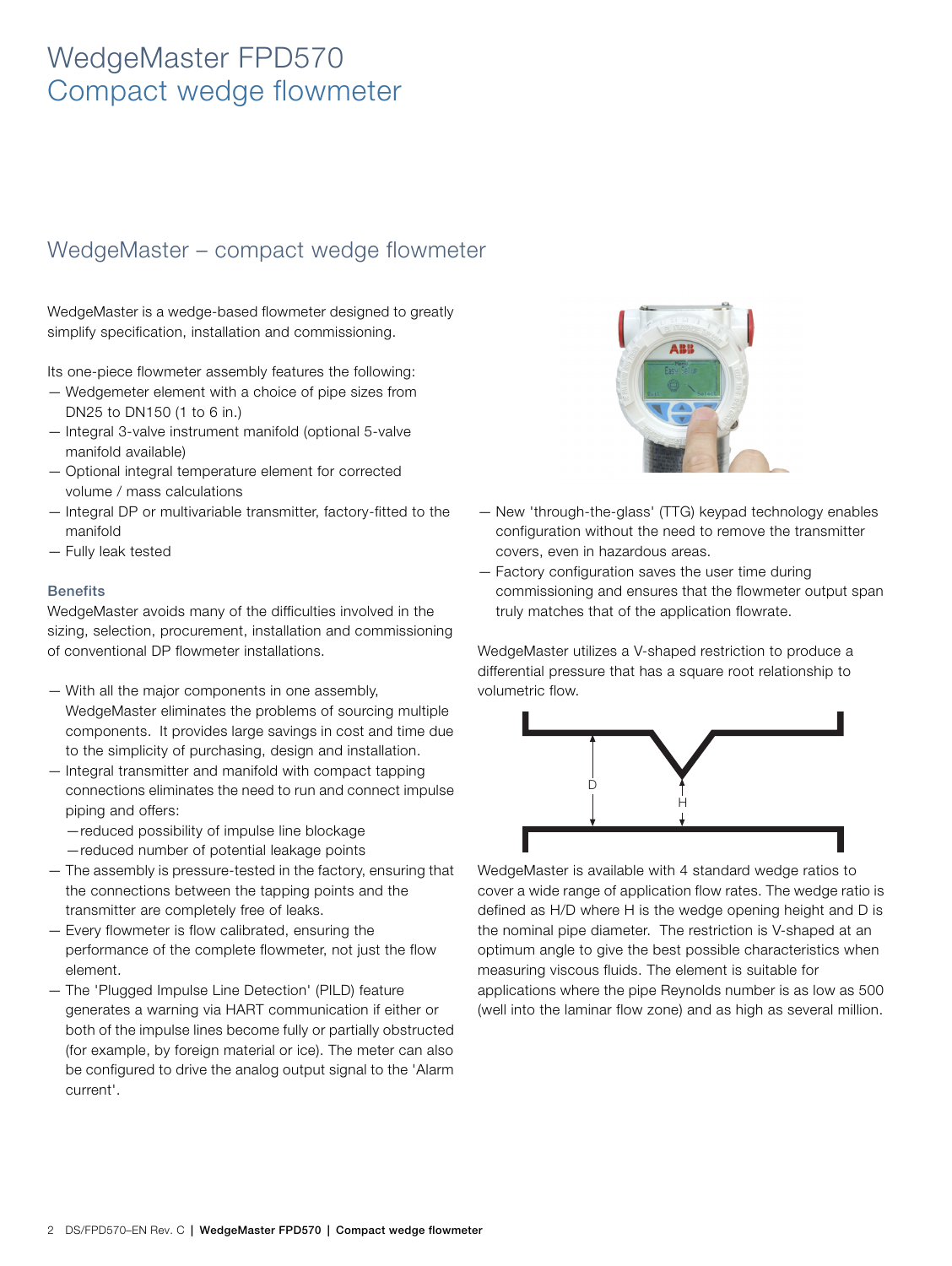#### **Versions**

WedgeMaster is available in two versions: **WedgeMaster V**

— compact Wedge flowmeter for measurement of liquids, gases and steam in volumetric units (actual volume). It uses the ABB 266DSH transmitter and provides a flow rate and total display with an output of 4 to 20 mA proportional to the actual volume flowrate.

WedgeMaster V has a stainless steel body and an alloy transmitter case (optionally stainless steel).

#### **WedgeMaster M**

— compact Wedge flowmeter, providing measurement directly in either mass- or corrected volume-units for liquids and steam. Gas flow measurement is provided directly in reduced volume units. It uses the ABB 267CS or 266CSH multivariable transmitter to measure DP, temperature and pressure, providing a flowrate and total display and transmits a 4 to 20 mA signal proportional to the mass- or corrected volume-flowrate.

WedgeMaster M has a stainless steel body, an alloy transmitter case (optionally stainless steel) and an optional internal temperature element.

#### **DP Span limits**

There are up to 5 DP sensor ranges available. For optimum accuracy, select the sensor where the full scale DP is in the shaded area and is as close as possible to the maximum range of the sensor.



### Performance specifications

#### **Standard H/D ratios**

0.2, 0.3, 0.4, 0.5 (Restrictions apply depending on actual model code)

#### **Process connection**

ANSI Class 300, 600, 900, 1500, 2500 RF and RTJ or Wafer body (Restrictions apply depending on actual model code)

#### **Construction materials Process wetted parts**

- Body: carbon steel, 316 stainless steel
- Restriction: carbon steel, 316 stainless steel

#### **Mounting hardware**

- 3- or 5-valve manifold: 316 stainless steel with PTFE packing
- Impulse lines / fittings: 316 stainless steel

#### **Accuracy Calibrated**

±0.5 % of actual flow when operated within the calibrated range

#### **Bi-directional**

As above when Kd2 designated as reverse flow coefficient

### **Repeatability**

±0.2 %

#### **Pressure Rating**

100 bar (1440 lbf/in2)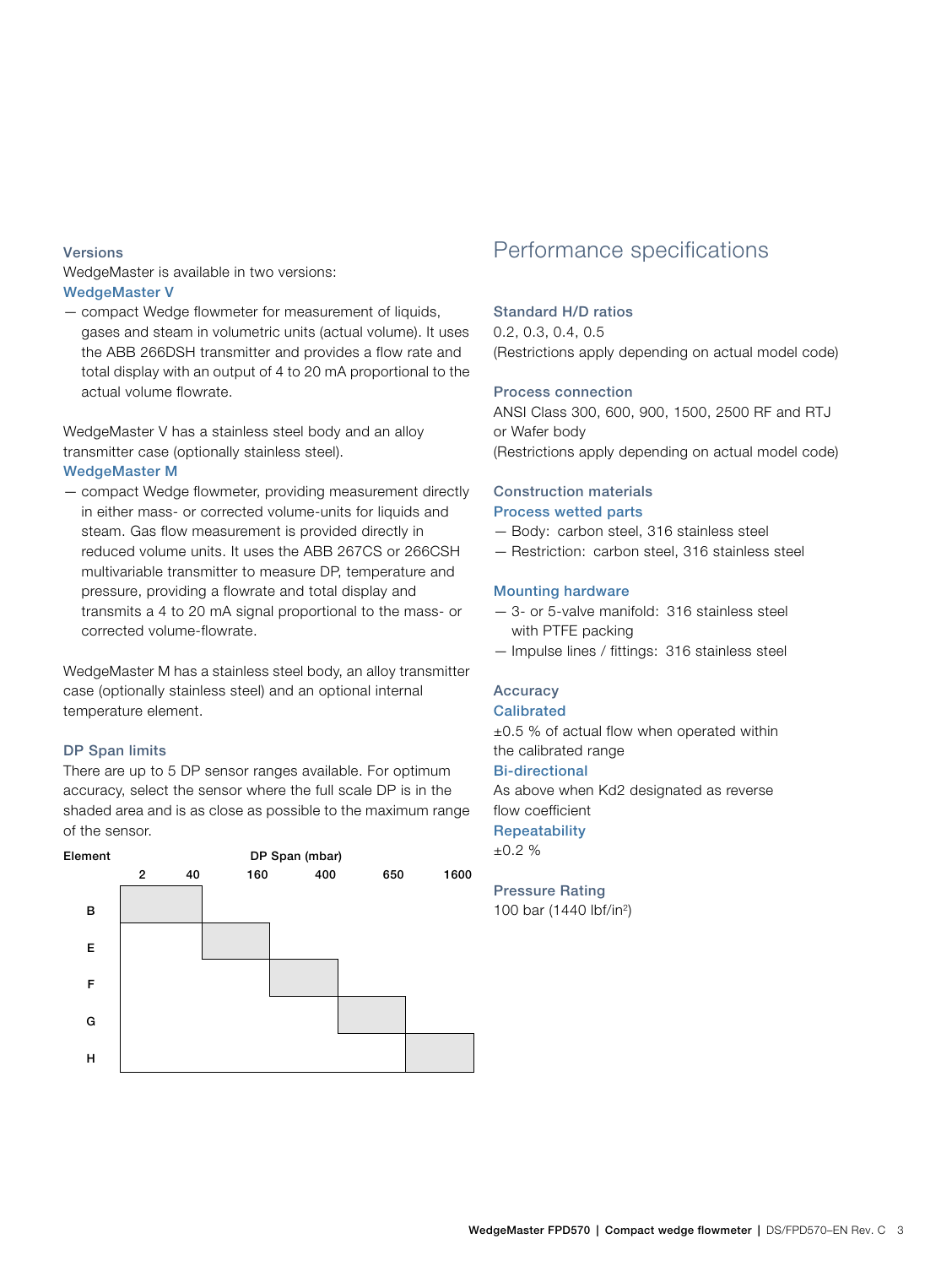| <b>Size</b> | <b>Flange Rating</b> | Weight   |
|-------------|----------------------|----------|
| $mm$ (in.)  |                      | kg (lbs) |
| 25(1)       | ASME CL300           | 20 (44)  |
|             | ASME CL600           | 20 (44)  |
|             | ASME CL900           | 24 (53)  |
|             | ASME CL1500          | 24 (53)  |
|             | ASME CL2500          | 26 (57)  |
| 40 $(11/2)$ | ASME CL300           | 22 (49)  |
|             | ASME CL600           | 24 (53)  |
|             | ASME CL900           | 28 (62)  |
|             | ASME CL1500          | 28 (62)  |
|             | ASME CL2500          | 38 (84)  |
| 50(2)       | ASME CL300           | 24 (53)  |
|             | ASME CL600           | 26 (57)  |
|             | ASME CL900           | 38 (84)  |
|             | ASME CL1500          | 38 (84)  |
|             | ASME CL2500          | 54 (119) |

| <b>Size</b> | <b>Flange Rating</b> | Weight    |
|-------------|----------------------|-----------|
| $mm$ (in.)  |                      | kg (lbs)  |
| 80(3)       | ASME CL300           | 30(66)    |
|             | ASME CL600           | 36 (79)   |
|             | ASME CL900           | 44 (97)   |
|             | ASME CL1500          | 60 (132)  |
|             | ASME CL2500          | 102 (225) |
| 100(4)      | ASME CL300           | 38 (84)   |
|             | ASME CL600           | 54 (119)  |
|             | ASME CL900           | 62 (137)  |
|             | ASME CL1500          | 82 (181)  |
|             | ASME CL2500          | 148 (326) |
| 150 (6)     | ASME CL300           | 54 (119)  |
|             | ASME CL600           | 90 (198)  |
|             | ASME CL900           | 116 (256) |
|             | ASME CL1500          | 166 (366) |
|             | ASME CL2500          | 360 (794) |

Weights **Maximum process temperature** 230 °C (446 ºF)

> **At the transmitter sensor Silicone oil filled sensor F to H:** –40 and 121 °C (–40 and 250 °F) **Silicone oil filled sensor B, E:** –25 and 121 °C (–13 and 250 °F) **Inert (Galden) filled sensor F to H:** –20 and 100 °C (–4 and 212 °F) **Inert (Galden) filled sensor E:**  $-10$  and 100 °C (14 and 212 °F) **Inert (Halocarbon) filled sensor F to H:** –20 and 100 °C (–4 and 212 °F) **Inert (Halocarbon) filled sensor E:** –10 and 100 °C (14 and 212 °F)

#### **IMPORTANT**

For hazardous atmosphere applications see the temperature range specified on the certificate / approval relevant to the type of protection

#### **Ambient temperature limits**

**Note.** LCD display may not be clearly readable below –20 °C (–4 °F) or above 70 °C (158 °F)

#### **WedgeMaster V**

V2: Sensors A to E incl: –25 and 85 °C (–13 and 185 °F) Other sensors: –40 and 85 °C (–40 and 185 °F)

#### **WedgeMaster M**

M2: –40 and 85 °C (–40 and 185 °F)

#### **Storage limits**

–50 to 85 °C (–58 to 185 °F) LCD integral display:  $-$  –40 to 85 °C (–40 to 185 °F)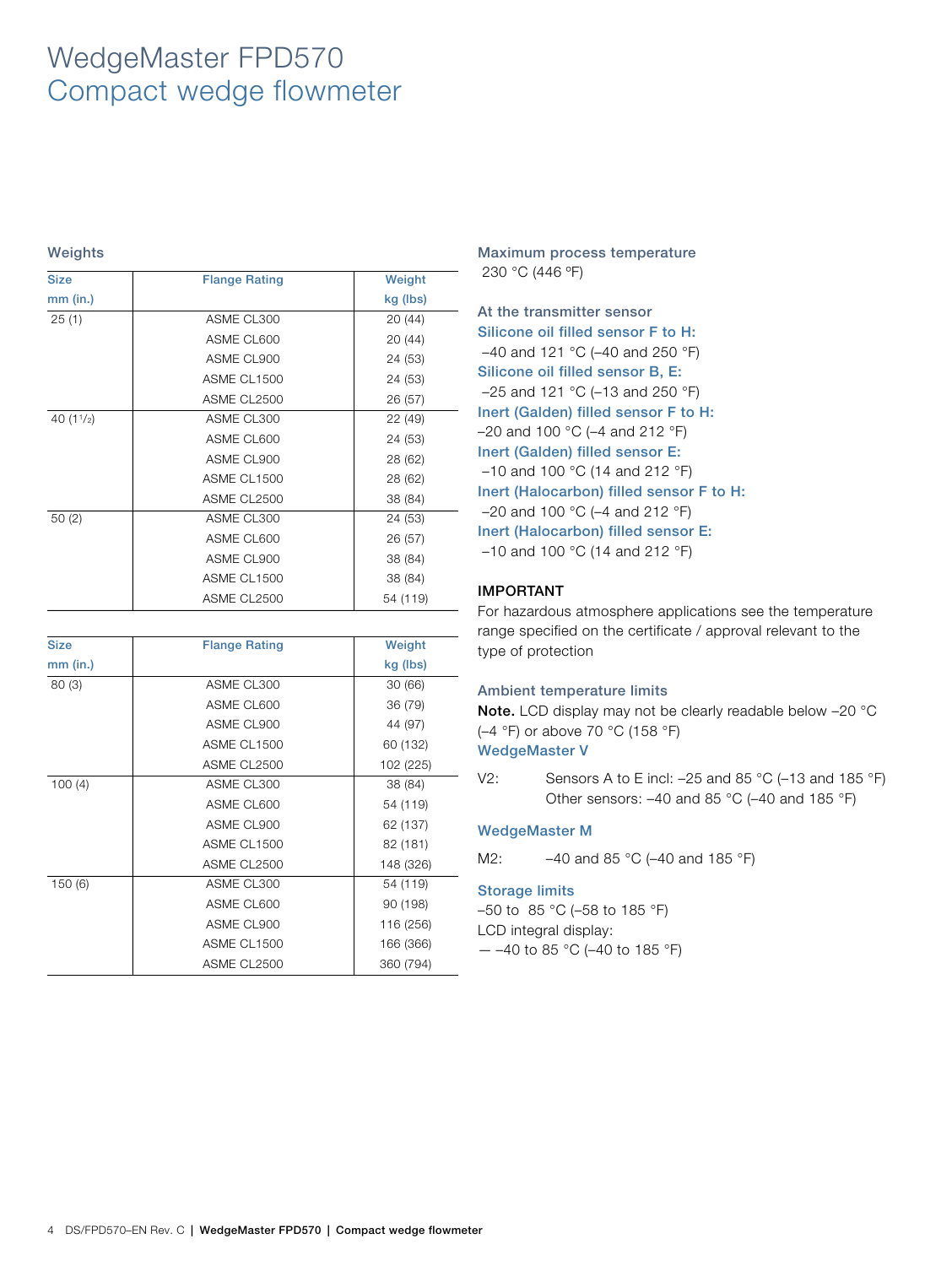#### **Integral display WedgeMaster V2, M2**

- Wide screen LCD, 128 x 64 pixel, 52.5 x 27.2 mm (2.06 x 1.07 in.) dot matrix
- Multilanguage
- 4 keys for flowmeter configuration and management
- Totalized and instantaneous flow indication
- Display may also indicate diagnostic messages and provides configuration facilities

#### **WedgeMaster M1**

19-segment alphanumeric display (2-line, 6-character ) with additional bar chart display, optionally with back illumination.

#### **Environmental limits**

**Electromagnetic compatibility (EMC)** Complies with EN 61326 and NAMUR NE-21 **Surge immunity level (with surge protector)** 4 kV (according to IEC 1000-4-5 EN 61000-4-5) **Pressure equipment directive (PED)** Complies with 97/23/EEC Category III Module H **Humidity** Relative humidity: — up to 100 %

Condensing, icing: — admissible

#### **Vibration resistance**

Accelerations up to 2 g at frequency up to 1000 Hz (according to IEC 60068-2-6) **Shock resistance** Acceleration: — 50 g

Duration: — 11 ms (according to IEC 60068-2-27)

#### **Wet and dust-laden atmospheres**

The meter is dust- and sand-tight and protected against immersion effects as defined by EN 60529 (1989) to IP 67 (IP 68 on request) or by NEMA to 4X

**Hazardous atmospheres** With or without integral display

### **Combined ATEX code EW**

**(= E1 + E2 + E3 below) Combined ATEX and FM Approvals code EN**

**(= E1 + E2 + E3 + E4 + E6 below )**

Intrinsic safety:

- ATEX Europe (code E1)
- II 1/2 G Ex ia IIC T6/T5/T4; IP67
- II 1 D Ex iaD 20 T85 °C
- II 1/2 D Ex iaD 21 T85 °C; IP67

#### Explosion proof:

- ATEX Europe (code E2)
- $-$  II 1/2 G Ex d IIC T6
- II 1/2 D Ex tD A21 T85 °C (-50 °C  $\bullet$  Ta  $\bullet$ +75 °C); IP67

#### Type 'N':

- ATEX Europe (code E3 ) type examination
- II 3 G Ex nL IIC T6/T5/T4
- II 3 D Ex tD A22 T85 °C; IP67

#### **FM Approvals US (code E6) and Canada (code E4)**

Explosion proof (US):

— Class I, Div. 1, Groups A, B, C, D

Explosion proof (Canada): — Class I, Div. 1, Groups B, C, D

Dust ignition proof:

— Class II, Div. 1, Groups E, F, G

#### Suitable for:

— Class II, Div. 2, Groups F, G; Class III, Div.1, 2

Non-incendive:

— Class I, Div. 2, Groups A, B, C, D

#### Intrinsically safe:

- Class I, II, III, Div. 1, Groups A, B, C, D, E, F,G
- Class I, Zone 0 AEx ia IIC T6/T4, Zone 0 (FM US)
- Class I, Zone 0 Ex ia IIC T6/T4, Zone 0 (FM Canada)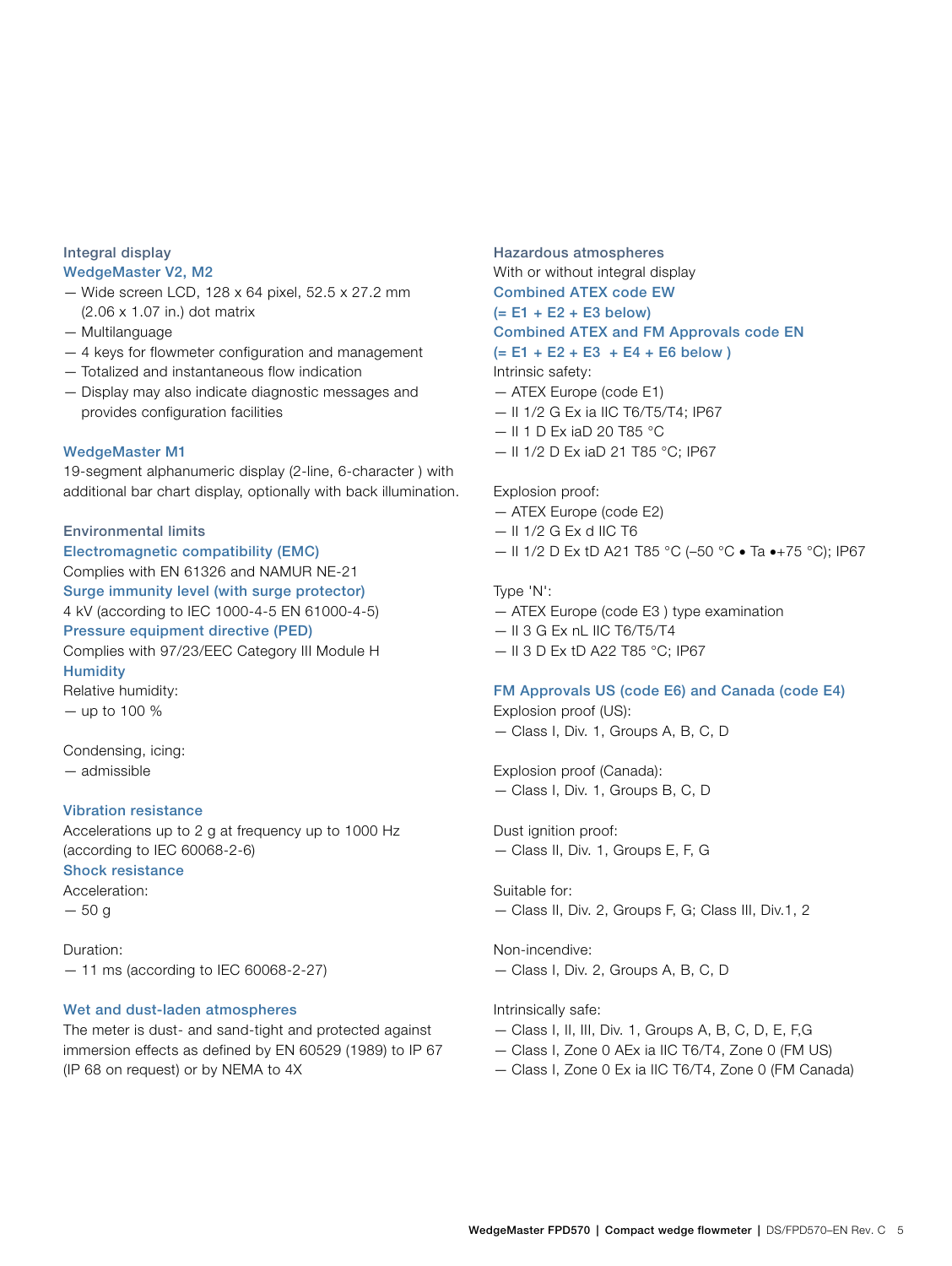#### **FM Approvals US**

Intrinsically safe (code EA):

- Class I; Division 1; Groups A, B, C, D;
- Class I; Zone 0; Group IIC; AEx ia IIC

#### Explosionproof (code EB):

- Class I, Division 1, Groups A, B, C, D;
- Class II/III, Division 1, Groups E, F, G

### **Dimensions**

#### **WedgeMaster M1**

Dimensions in mm (in.)

Refer to certificates for ambient temperature ranges (within the limits –50 to 85 °C [–58 to 185 °F]) related to the different temperature classes

#### **CSA Approvals Canada (code EE):**

#### Explosion Proof:

- Class I, Division 1, Groups B, C, D;
- Class II/III, Division 1, Groups E, F, G

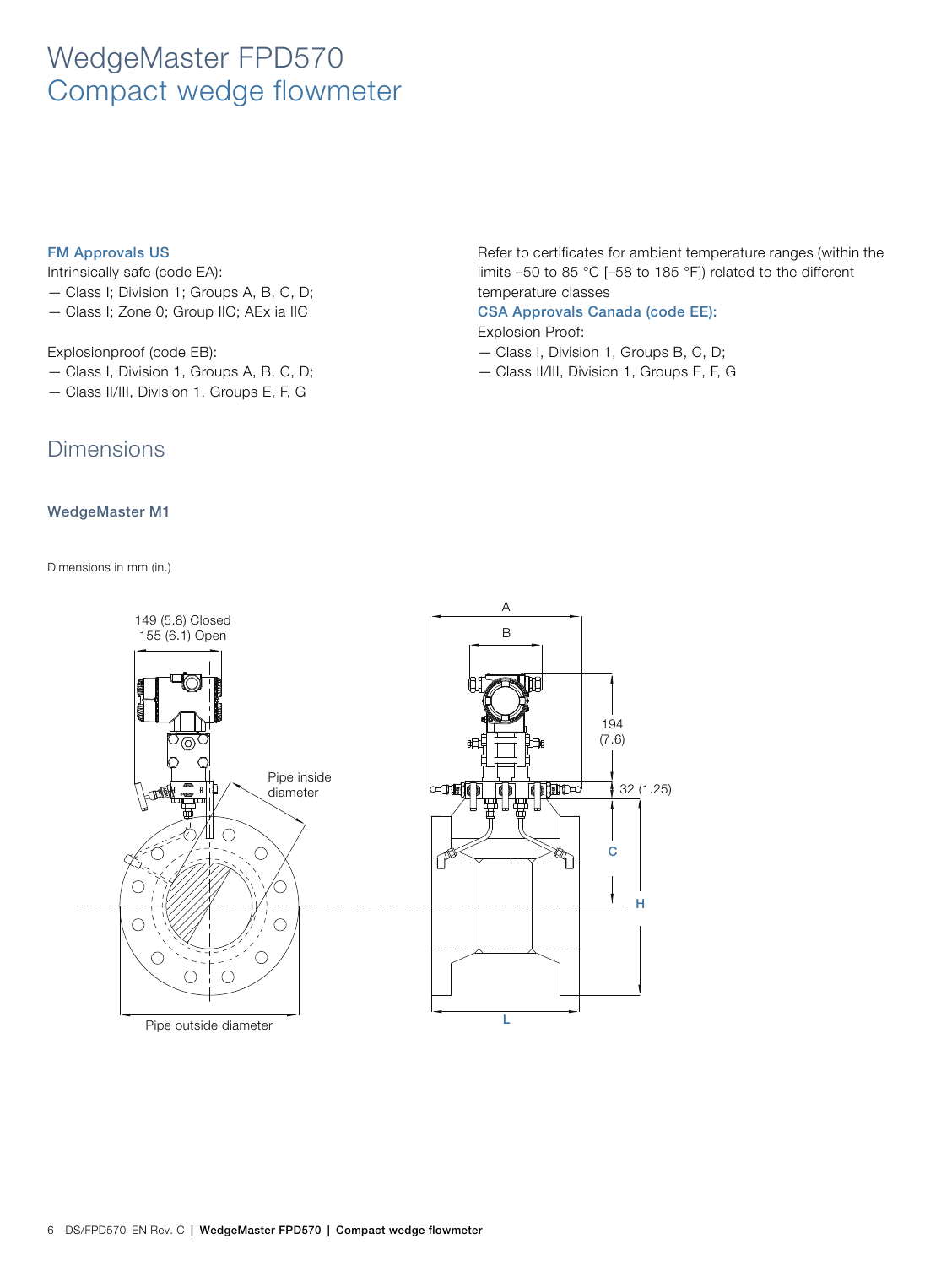### **WedgeMaster V2, M2**

Dimensions in mm (in.)



|                  |              |              |            |              | <b>Size</b>  |              |               |
|------------------|--------------|--------------|------------|--------------|--------------|--------------|---------------|
| <b>Dimension</b> | <b>Model</b> | 25(1)        | 40(1.5)    | 50(2)        | 80(3)        | 100(4)       | 150(6)        |
| C                | 300LB        | 102 (4.02)   | 118 (4.65) | 123 (4.84)   | 145 (5.71)   | 167 (6.57)   | 199 (7.83)    |
|                  | 600LB        | 102(4.02)    | 118 (4.65) | 123 (4.84)   | 145 (5.71)   | 177 (6.97)   | 218 (8.58)    |
|                  | 900LB        | 115 (4.53)   | 129 (5.08) | 148 (5.83)   | 161 (6.34)   | 186.5 (7.34) | 230.5 (9.07)  |
|                  | 1500LB       | 115 (4.53)   | 129 (5.08) | 148 (5.83)   | 173.5 (6.83) | 196 (7.72)   | 237 (9.33)    |
|                  | 2500LB       | 119.5 (4.70) | 142 (5.59) | 157.5 (6.20) | 192.5 (7.58) | 218 (8.58)   | 281.5 (11.08) |
| L                | 300LB        | 121 (4.76)   | 134 (5.28) | 137 (5.39)   | 181 (7.13)   | 219 (8.62)   | 320 (12.60)   |
|                  | 600LB        | 124 (4.88)   | 140 (5.51) | 147 (5.79)   | 191 (7.52)   | 254 (10.00)  | 335 (13.19)   |
|                  | 900LB        | 147 (5.79)   | 166 (6.54) | 204 (8.03)   | 204 (8.03)   | 254 (10.00)  | 330 (12.99)   |
|                  | 1500LB       | 147 (5.79)   | 166 (6.54) | 204 (8.03)   | 235 (9.25)   | 248 (9.76)   | 368 (14.49)   |
|                  | 2500LB       | 178 (7.01)   | 223 (8.78) | 254 (10.00)  | 337 (13.27)  | 381 (15.00)  | 547 (21.54)   |
| н                | 300LB        | 164 (6.46)   | 196 (7.72) | 206(8.11)    | 250 (9.84)   | 294 (11.57)  | 358 (14.09)   |
|                  | 600LB        | 164 (6.46)   | 196 (7.72) | 206 (8.11)   | 250 (9.84)   | 314 (12.36)  | 396 (15.59)   |
|                  | 900LB        | 190 (7.48)   | 218 (8.58) | 256 (10.08)  | 282 (11.10)  | 333 (13.11)  | 421 (16.57)   |
|                  | 1500LB       | 190 (7.48)   | 218 (8.58) | 256 (10.08)  | 307 (12.09)  | 352 (13.86)  | 434 (17.09)   |
|                  | 2500LB       | 199 (7.83)   | 244 (9.61) | 275 (10.83)  | 345 (13.58)  | 396 (15.59)  | 523 (20.59)   |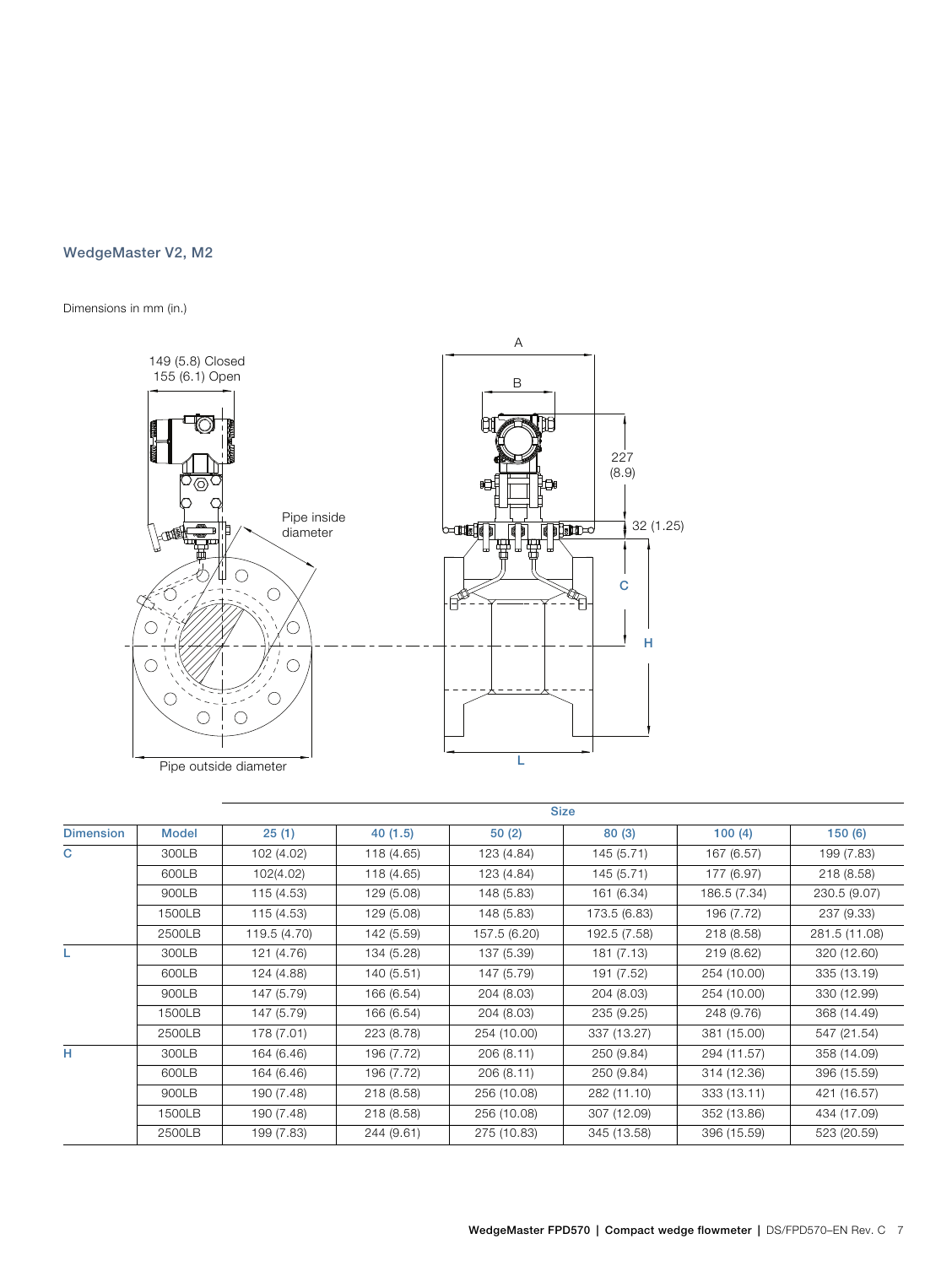### Ordering information

<span id="page-7-0"></span>

|                                                          |                                |                |   |              |                |                | <b>Main code</b>       |   |    |   |   |                           |           | <b>Optional code</b> |
|----------------------------------------------------------|--------------------------------|----------------|---|--------------|----------------|----------------|------------------------|---|----|---|---|---------------------------|-----------|----------------------|
| WedgeMaster compact wedge flowmeter                      | FPD570 XX XX X X X X X X X X X |                |   |              |                |                |                        | X | X. | X | X | $\boldsymbol{\mathsf{X}}$ | <b>XX</b> | <b>XXXXXXXXXXX</b>   |
| <b>Model and design level</b>                            |                                |                |   |              |                |                |                        |   |    |   |   |                           |           | See page 11          |
| WedgeMaster V, for volume flow, design level 2 (266DSH)  |                                | V <sub>2</sub> |   |              |                |                |                        |   |    |   |   |                           |           |                      |
| WedgeMaster M, for mass flow, design level 1 (267CS)     |                                | M <sub>1</sub> |   |              |                |                |                        |   |    |   |   |                           |           |                      |
| WedgeMaster M, for mass flow, design level 2 (266CSH)    |                                | M <sub>2</sub> |   |              |                |                |                        |   |    |   |   |                           |           |                      |
| <b>Meter size</b>                                        |                                |                |   |              |                |                |                        |   |    |   |   |                           |           |                      |
| 25 mm (1 in.)                                            |                                | 025            |   |              |                |                |                        |   |    |   |   |                           |           |                      |
| 40 mm (1 <sup>1</sup> /2 in.)                            |                                | 040            |   |              |                |                |                        |   |    |   |   |                           |           |                      |
| 50 mm (2 in.)                                            |                                | 050            |   |              |                |                |                        |   |    |   |   |                           |           |                      |
| 80 mm (3 in.)                                            |                                | 080            |   |              |                |                |                        |   |    |   |   |                           |           |                      |
| 100 mm (4 in.)                                           |                                | 100            |   |              |                |                |                        |   |    |   |   |                           |           |                      |
| 125 mm (5 in.)                                           |                                | 125            |   |              |                |                |                        |   |    |   |   |                           |           |                      |
| 150 mm (6 in.)                                           |                                | 150            |   |              |                |                |                        |   |    |   |   |                           |           |                      |
| <b>Fluid</b>                                             |                                |                |   |              |                |                |                        |   |    |   |   |                           |           |                      |
| Liquid                                                   |                                |                |   |              |                |                |                        |   |    |   |   |                           |           |                      |
| Gas                                                      |                                |                | G |              |                |                |                        |   |    |   |   |                           |           |                      |
| Steam                                                    |                                |                | S |              |                |                |                        |   |    |   |   |                           |           |                      |
| H/D ratio                                                |                                |                |   |              |                |                |                        |   |    |   |   |                           |           |                      |
| 0.2                                                      |                                |                |   | $\mathbf{2}$ |                |                |                        |   |    |   |   |                           |           |                      |
| 0.3                                                      |                                |                |   | 3            |                |                |                        |   |    |   |   |                           |           |                      |
| 0.4                                                      |                                |                |   | 4            |                |                |                        |   |    |   |   |                           |           |                      |
| 0.5                                                      |                                |                |   | 5            |                |                |                        |   |    |   |   |                           |           |                      |
| Body material / restriction material                     |                                |                |   |              |                |                |                        |   |    |   |   |                           |           |                      |
| Carbon steel / carbon steel                              |                                |                |   |              | A <sub>1</sub> |                |                        |   |    |   |   |                           |           |                      |
| Carbon steel / AISI 316 SST                              |                                |                |   |              | A <sub>6</sub> |                |                        |   |    |   |   |                           |           |                      |
| AISI 316 SST / AISI 316 SST                              |                                |                |   |              | S <sub>6</sub> |                |                        |   |    |   |   |                           |           |                      |
| Process connection type                                  |                                |                |   |              |                |                |                        |   |    |   |   |                           |           |                      |
| RFWN (raised face weld neck), standard face <sup>1</sup> |                                |                |   |              |                | R <sub>1</sub> |                        |   |    |   |   |                           |           |                      |
| RFWN (raised face weld neck), smooth face                |                                |                |   |              |                | R <sub>2</sub> |                        |   |    |   |   |                           |           |                      |
| RTJ (ring-type joint) weld neck <sup>2</sup>             |                                |                |   |              |                | T <sub>2</sub> |                        |   |    |   |   |                           |           |                      |
| Wafer <sup>3</sup>                                       |                                |                |   |              |                | W1             |                        |   |    |   |   |                           |           |                      |
|                                                          |                                |                |   |              |                |                | Continued on next page |   |    |   |   |                           |           |                      |

**WedgeMaster compact wedge flowmeter FPD570 XX XXX X X XX XX XX X X X X X X XX XX XX XX XX XX XX**

 $1$  Not available with pipe sizes 15 ... 80 mm ( $1/2$  ... 3 in.)

<sup>2</sup> Available only with pipe sizes 40 ... 200 mm (1/2 ... 8 in.) / pressure rating ASME CL 1500 / CL 2500

<sup>3</sup> Available only with pipe sizes 25 … 100 mm (1 … 4 in.) / maximum pressure rating PN 100 / ASME CL 600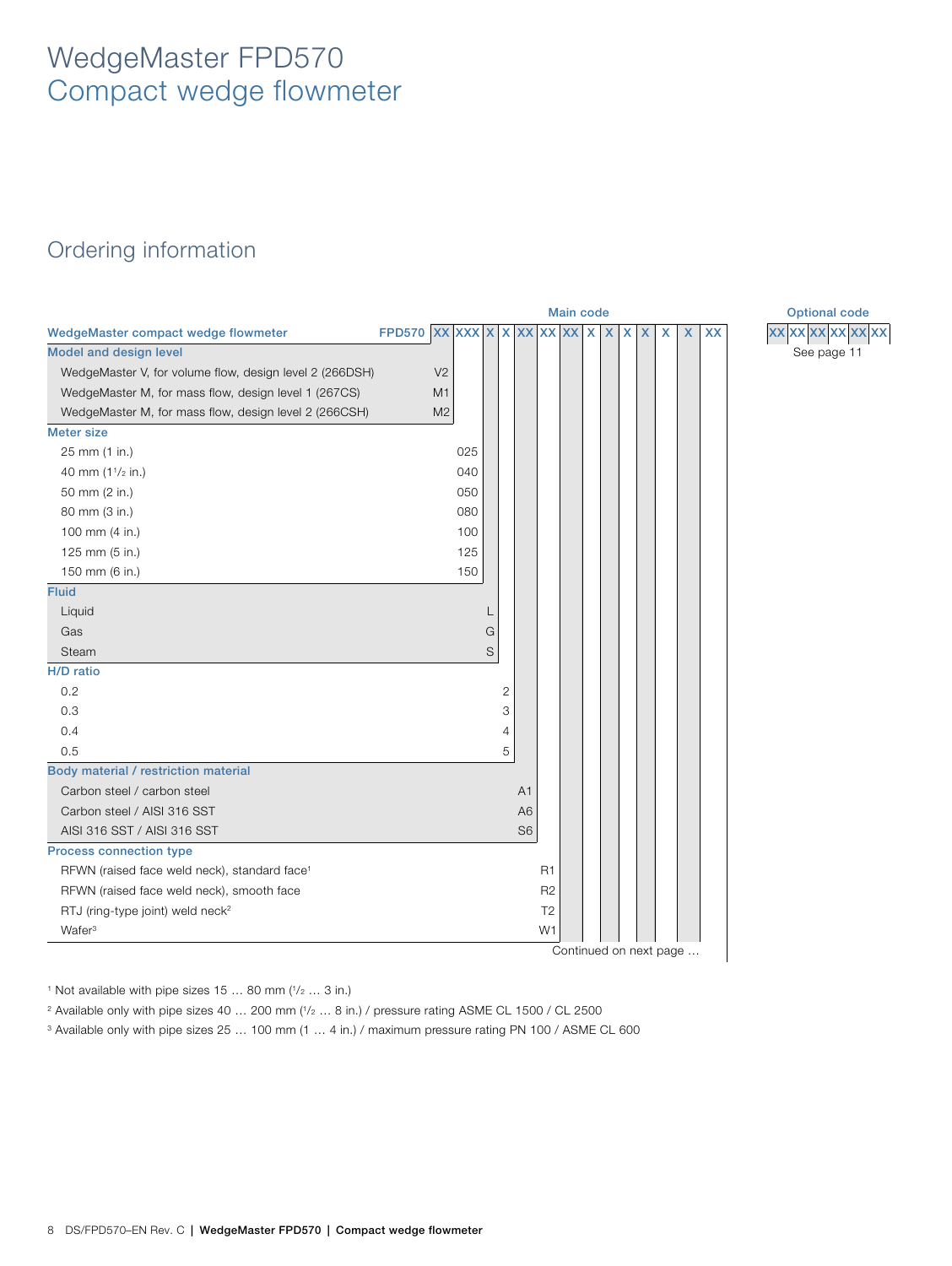<span id="page-8-0"></span>

|                                                                                         | <b>Main code</b>                     | <b>Optional code</b> |   |   |         |              |                           |           |                    |  |
|-----------------------------------------------------------------------------------------|--------------------------------------|----------------------|---|---|---------|--------------|---------------------------|-----------|--------------------|--|
| WedgeMaster compact wedge flowmeter                                                     | FPD570 $ XX XXX X X XX XX XX XX X X$ |                      |   |   | $X$ $X$ | $\mathsf{x}$ | $\boldsymbol{\mathsf{X}}$ | <b>XX</b> | <b>XXXXXXXXXXX</b> |  |
|                                                                                         | See page 8                           |                      |   |   |         |              |                           |           | See page 11        |  |
| <b>Pressure rating</b>                                                                  |                                      |                      |   |   |         |              |                           |           |                    |  |
| ASME CL 300                                                                             | A <sub>3</sub>                       |                      |   |   |         |              |                           |           |                    |  |
| ASME CL 600                                                                             | A <sub>6</sub>                       |                      |   |   |         |              |                           |           |                    |  |
| ASME CL 900                                                                             | A7                                   |                      |   |   |         |              |                           |           |                    |  |
| <b>ASME CL 1500</b>                                                                     | A <sub>8</sub>                       |                      |   |   |         |              |                           |           |                    |  |
| <b>ASME CL 2500</b>                                                                     | A <sub>9</sub>                       |                      |   |   |         |              |                           |           |                    |  |
| <b>Pipeline orientation</b>                                                             |                                      |                      |   |   |         |              |                           |           |                    |  |
| Horizontal                                                                              |                                      | н                    |   |   |         |              |                           |           |                    |  |
| Vertical                                                                                |                                      | V                    |   |   |         |              |                           |           |                    |  |
| <b>Manifold</b>                                                                         |                                      |                      |   |   |         |              |                           |           |                    |  |
| Integral 3-valve manifold                                                               |                                      |                      | 3 |   |         |              |                           |           |                    |  |
| Integral 5-valve manifold                                                               |                                      |                      | 5 |   |         |              |                           |           |                    |  |
| DP span limits                                                                          |                                      |                      |   |   |         |              |                           |           |                    |  |
| $0.05$ 1 kPa / 0.5  10 mbar / 0.2  4 in, H <sub>2</sub> O                               | (all transmitters)                   |                      |   | Α |         |              |                           |           |                    |  |
| 0.14  4 kPa / 1.4  40 mbar / 0.56  16 in. H <sub>2</sub> O                              | (only with WedgeMaster V2)           |                      |   | B |         |              |                           |           |                    |  |
| 0.2  6 kPa / 2  60 mbar / 0.8  24 in. H <sub>2</sub> O                                  | (only with WedgeMaster M1)           |                      |   | С |         |              |                           |           |                    |  |
| 0.27  16 kPa / 2.7  160 mbar / 1.08  64 in. H <sub>2</sub> O                            | (only with WedgeMaster V2 (266DSH))  |                      |   | Ε |         |              |                           |           |                    |  |
| 0.4  40 kPa / 4  400 mbar / 1.6  160 in. H <sub>2</sub> O                               |                                      |                      |   | F |         |              |                           |           |                    |  |
| 0.65  65 kPa / 6.5  650 mbar / 2.6  260 in. H <sub>2</sub> O                            | (only with WedgeMaster V2)           |                      |   | G |         |              |                           |           |                    |  |
| 1.6  160 kPa / 16  1600 mbar / 6.4  642 in. H <sub>2</sub> O                            | (only with WedgeMaster V2)           |                      |   | H |         |              |                           |           |                    |  |
| 2.5  250 kPa / 25  2500 mbar / 10  1000 in. H <sub>2</sub> O (only with WedgeMaster M1) |                                      |                      |   | L |         |              |                           |           |                    |  |
| Others                                                                                  |                                      |                      |   | Ζ |         |              |                           |           |                    |  |
| <b>Transmitter seal material</b>                                                        |                                      |                      |   |   |         |              |                           |           |                    |  |
| Without seal                                                                            |                                      |                      |   |   | 0       |              |                           |           |                    |  |
| Viton                                                                                   |                                      |                      |   |   | 3       |              |                           |           |                    |  |
| <b>PTFE</b>                                                                             |                                      |                      |   |   | 4       |              |                           |           |                    |  |
| <b>EPDM</b>                                                                             |                                      |                      |   |   | 5       |              |                           |           |                    |  |
| Perbunan                                                                                |                                      |                      |   |   | 6       |              |                           |           |                    |  |
|                                                                                         | Continued on next page               |                      |   |   |         |              |                           |           |                    |  |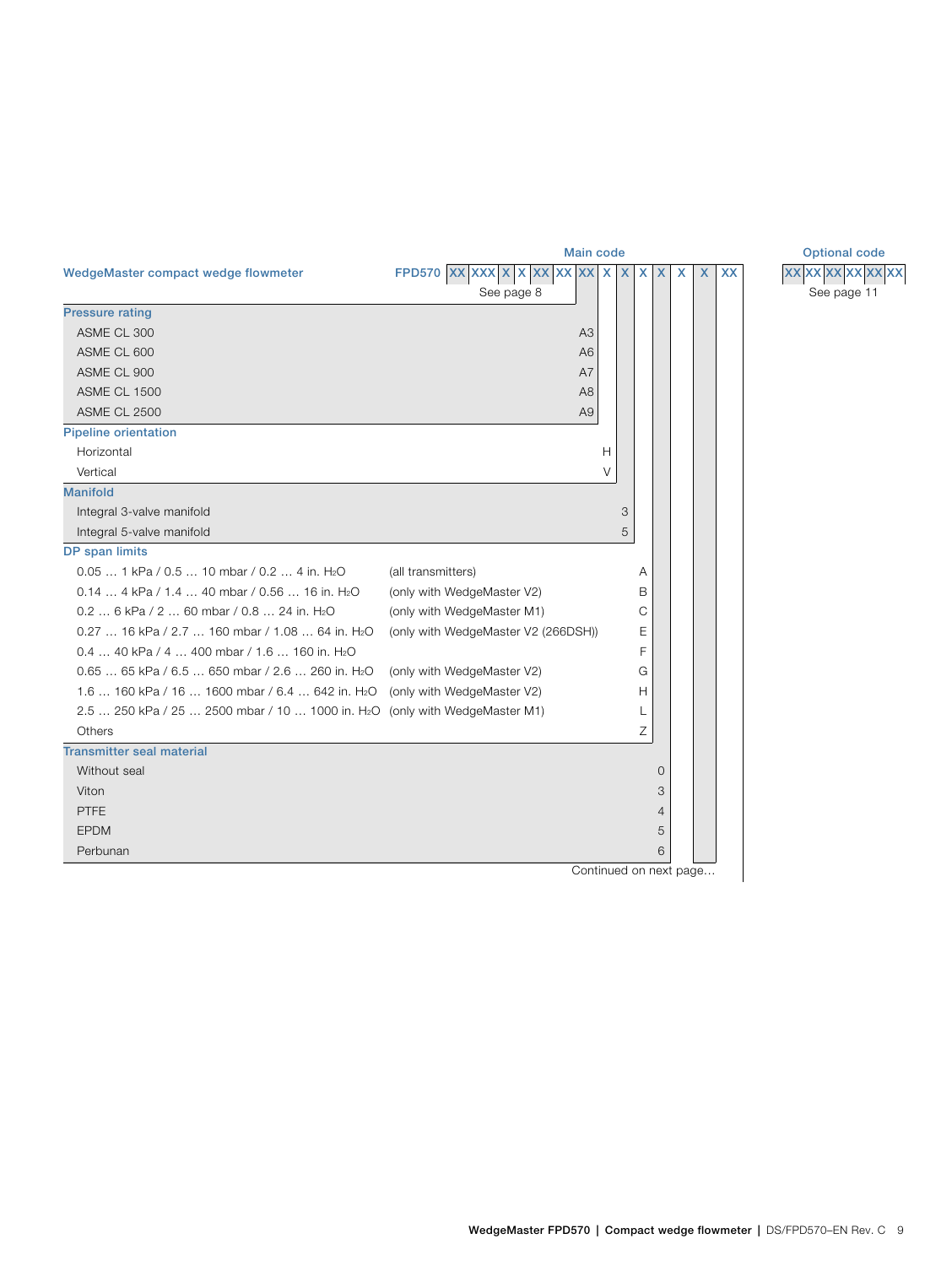<span id="page-9-0"></span>

|                                                                                            | <b>Main code</b>                             | <b>Optional code</b> |                |                |
|--------------------------------------------------------------------------------------------|----------------------------------------------|----------------------|----------------|----------------|
| WedgeMaster compact wedge flowmeter                                                        | XX XX<br><b>FPD570 XX</b><br><b>XX</b><br>X. | X<br><b>XX</b>       | <b>XX</b><br>X | XX XX XX XX XX |
|                                                                                            | See page 8                                   | See page 9           |                | See next page. |
| Electronic housing material / electrical connection                                        |                                              |                      |                |                |
| Aluminium alloy / 1/2-14 NPT                                                               |                                              | A                    |                |                |
| Aluminium alloy / M20 x 1.5                                                                |                                              | B                    |                |                |
| AISI 316L SST / 1/2-14 NPT                                                                 |                                              | S                    |                |                |
| AISI 316L SST / M20 x 1.5                                                                  |                                              |                      |                |                |
| Others                                                                                     |                                              | Ζ                    |                |                |
| Integrated digital display (LCD)                                                           |                                              |                      |                |                |
| None (blind)                                                                               |                                              |                      | $\Omega$       |                |
| LCD display                                                                                |                                              |                      |                |                |
| LCD display (backlit)                                                                      | (only with WedgeMaster M1 (267CS))           |                      | $\overline{2}$ |                |
| TTG (through-the-glass) integral digital LCD display                                       | (only with model/design level V2,M2)         |                      | 5              |                |
| Output signal                                                                              |                                              |                      |                |                |
| HART digital communication and 4  20 mA                                                    |                                              |                      | H1             |                |
| HART digital communication and 4  20 mA, SIL2 and SIL3 certified to IEC 61508 <sup>1</sup> |                                              |                      | H <sub>2</sub> |                |
| PROFIBUS PA <sup>2</sup>                                                                   |                                              |                      | P <sub>1</sub> |                |
| FOUNDATION Fieldbus <sup>2</sup>                                                           |                                              |                      | F <sub>1</sub> |                |
| MODBUS RS 485 <sup>3</sup>                                                                 |                                              |                      | M1             |                |
| Wireless HART <sup>1</sup>                                                                 |                                              |                      | W1             |                |

See next page ...  $\frac{1}{2}$  **XX**  $\frac{1}{2}$  **XX**  $\frac{1}{2}$  **XX**  $\frac{1}{2}$  **XX**  $\frac{1}{2}$  **XX** 

<sup>1</sup> Design level 2 only

<sup>2</sup> Not with WedgeMaster V1 (364DS)

<sup>3</sup> WedgeMaster M only

Option H2 is for model V2 only

Option P1,F1,M1 for model V2 only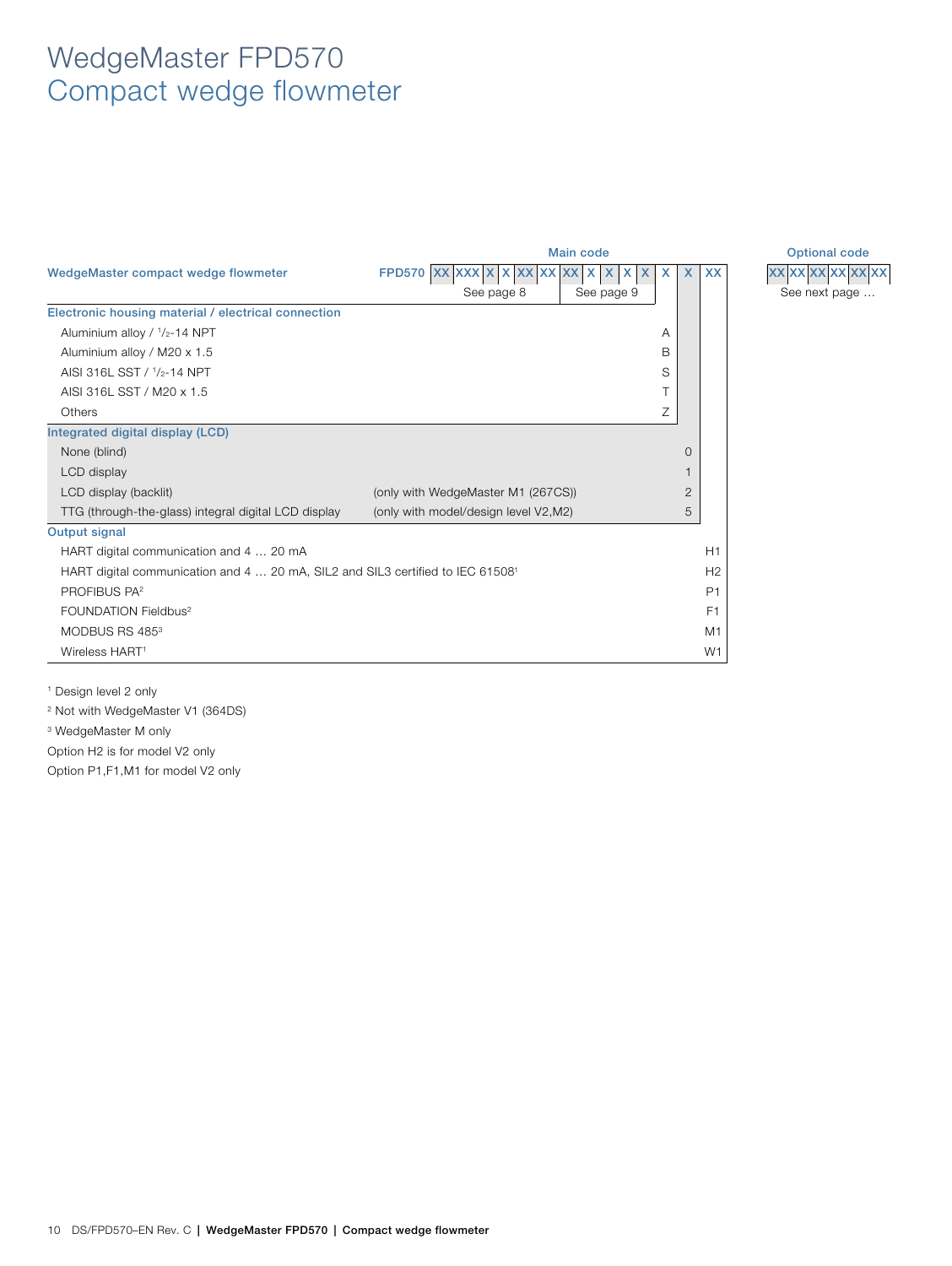<span id="page-10-0"></span>

|                                                                                     | <b>Main code</b>                                                            | <b>Optional code</b> |
|-------------------------------------------------------------------------------------|-----------------------------------------------------------------------------|----------------------|
| WedgeMaster compact wedge flowmeter                                                 | FPD570 $ XX XXX X X XX XX XX XX$<br>$\mathsf{X}$<br>XX<br>X<br>X<br>X.<br>X | <b>XXXXXXXXXXXXX</b> |
|                                                                                     | See page 8<br>See page 10<br>See page 9                                     |                      |
|                                                                                     |                                                                             |                      |
|                                                                                     |                                                                             |                      |
| <b>Temperature element</b><br>Integral                                              |                                                                             | AT                   |
| Remote (element not included)                                                       |                                                                             | <b>AR</b>            |
| <b>Calibration</b>                                                                  |                                                                             |                      |
| Bi-directional water calibration                                                    |                                                                             | <b>CM</b>            |
| Standard water calibration at reference conditions                                  |                                                                             | <b>CW</b>            |
| <b>Certificates</b>                                                                 |                                                                             |                      |
| Material monitoring with inspection certificate 3.1 acc. EN 10204                   |                                                                             | C <sub>2</sub>       |
| Certificate of conformance                                                          |                                                                             | C <sub>4</sub>       |
| X-Ray NDE of welds                                                                  |                                                                             | C <sub>8</sub>       |
| Dye penetrant NDE of welds                                                          |                                                                             | C <sub>9</sub>       |
| Positive Material Identification (PMI)                                              |                                                                             | CA                   |
| Hydrostatic pressure test certificate                                               |                                                                             | CB                   |
| Material monitoring NACE MR 01-75 with inspection certificate 3.1 acc. EN 10204     |                                                                             | <b>CN</b>            |
| PED certificate (Pressure Equipment Directive 97 / 23 / EC)                         |                                                                             | <b>CP</b>            |
| Others                                                                              |                                                                             | $C\mathbb{Z}$        |
| <b>Explosion protection certification</b>                                           |                                                                             |                      |
| Factory mutual (FM) - intrinsically safe                                            |                                                                             | EA                   |
| Factory mutual (FM) - explosion proof                                               |                                                                             | EB                   |
| Canadian standard association (CSA) - explosion proof                               |                                                                             | EE                   |
| $ATEX + FM + CSA$                                                                   |                                                                             | EN                   |
| ATEX II 1/2 GD EEx ia + ATEX II 1/2 GD EEx d + ATEX EEx nL                          |                                                                             | <b>EW</b>            |
| <b>Documentation language</b>                                                       |                                                                             |                      |
| German                                                                              |                                                                             | M1                   |
| Italian                                                                             |                                                                             | M <sub>2</sub>       |
| Spanish                                                                             |                                                                             | M <sub>3</sub>       |
| French                                                                              |                                                                             | M4                   |
| English                                                                             |                                                                             | M <sub>5</sub>       |
| Chinese                                                                             |                                                                             | M6                   |
| <b>Special applications</b>                                                         |                                                                             |                      |
| Degreased (oil- and grease-free) with inert capsule filling for oxygen applications |                                                                             | P <sub>1</sub>       |
| Gold-plated diaphragm (silicone oil-filled) for hydrogen applications               |                                                                             | P <sub>2</sub>       |